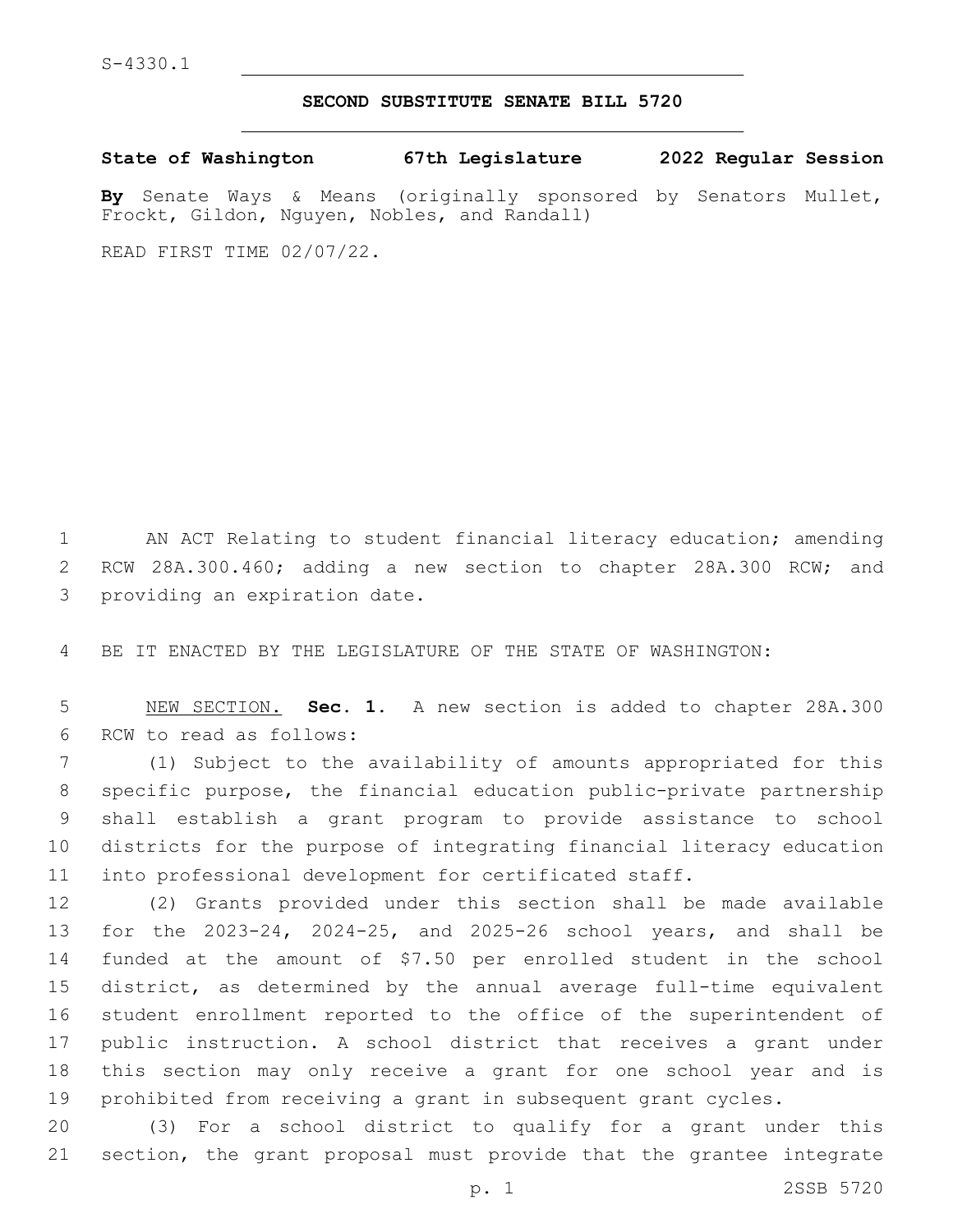financial literacy education into at least seven hours of its current in-person professional development schedule over the course of the entire school year for which the school district receives the grant.

 (4) Additional activities permitted for the use of these grants 5 include, but are not limited to:

 (a) Coordinating teachers from across a school district to develop new instructional strategies and to share successful 8 strategies;

 (b) Sharing successful practices across a group of school 10 districts; and

 (c) Facilitating coordination between educational service districts and school districts to provide training.

 (5) The office of the superintendent of public instruction, in coordination with the financial education public-private partnership, may adopt rules for the effective implementation of this section.

16 (6) This section expires August 1, 2026.

 **Sec. 2.** RCW 28A.300.460 and 2015 c 211 s 2 are each amended to 18 read as follows:

 (1) The task of the financial education public-private partnership is to seek out and determine the best methods of equipping students with the knowledge and skills they need, before they become self-supporting, in order for them to make critical decisions regarding their personal finances. The components of personal financial education shall include the achievement of skills and knowledge necessary to make informed judgments and effective decisions regarding earning, spending, and the management of money 27 and credit.

 (2) In carrying out its task, and to the extent funds are 29 available, the partnership shall:

 (a) Communicate to school districts the financial education standards adopted under RCW 28A.300.462, other important financial education skills and content knowledge, and strategies for expanding the provision and increasing the quality of financial education 34 instruction;

 (b) Review on an ongoing basis financial education curriculum that is available to school districts, including instructional materials and programs, online instructional materials and resources, and school-wide programs that include the important financial skills 39 and content knowledge;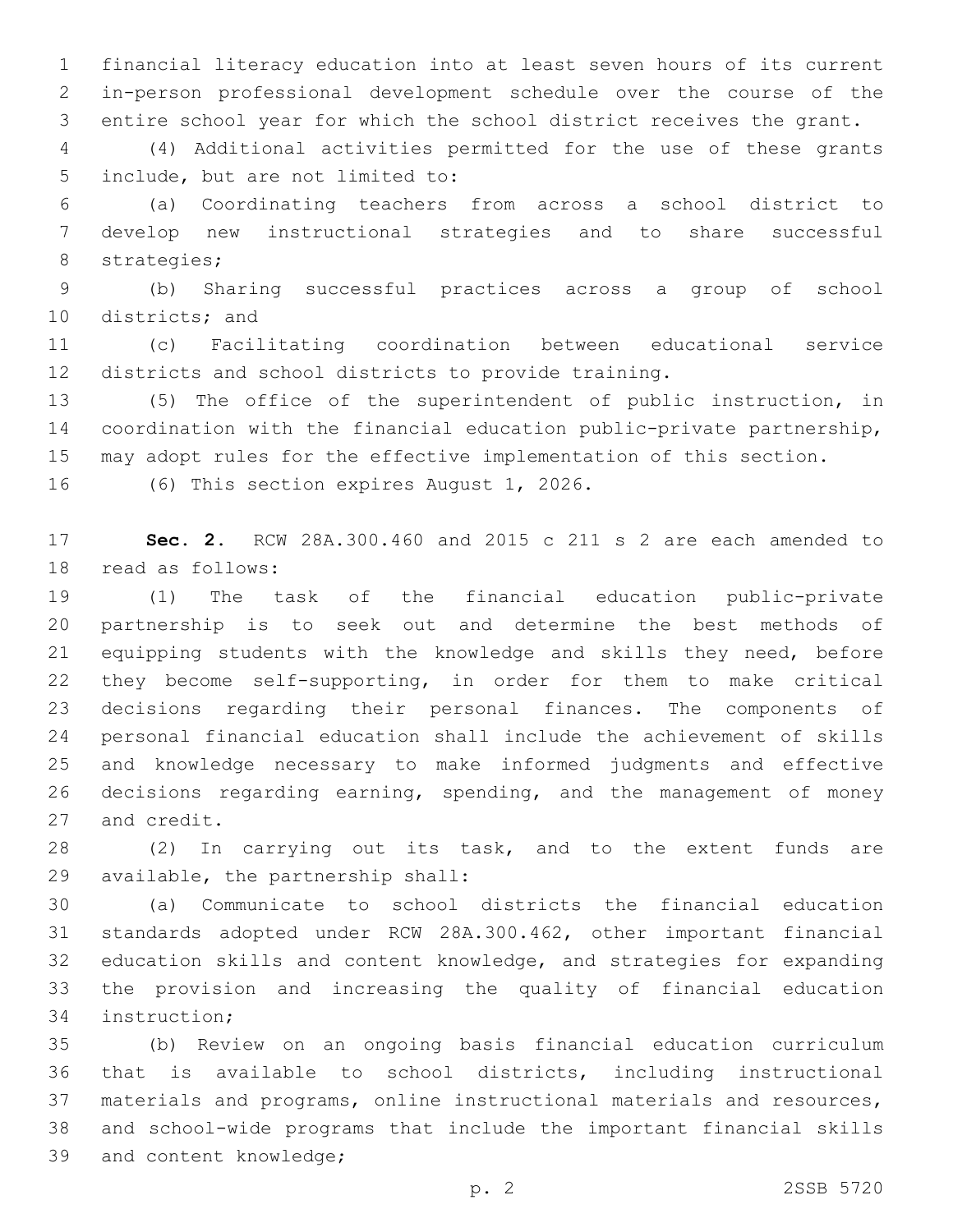(c) Develop evaluation standards and a procedure for endorsing financial education curriculum that the partnership determines should 3 be recommended for use in school districts;

 (d) Work with the office of the superintendent of public instruction to integrate financial education skills and content 6 knowledge into the state learning standards;

 (e) Monitor and provide guidance for professional development for educators regarding financial education, including ways that teachers at different grade levels may integrate financial skills and content knowledge into mathematics, social studies, and other course content 11 areas;

 (f) Work with the office of the superintendent of public instruction and the professional educator standards board to create 14 professional development in financial education;

 (g) Develop academic guidelines and standards-based protocols for use by classroom volunteers who participate in delivering financial 17 education to students in the public schools; ((and))

 (h) Provide an annual report beginning December 1, 2009, as provided in RCW 28A.300.464, to the governor, the superintendent of public instruction, and the committees of the legislature with 21 oversight over K-12 education and higher education; and

 (i) Administer grant programs including, but not limited to, the program established in section 1 of this act or related programs established in the omnibus operating appropriations act.

 (3) In addition to the duties in subsection (2) of this section 26 and subject to the availability of amounts appropriated for this specific purpose, the partnership may perform other tasks in support 28 of financial literacy, including, but not limited to:

(a) Hiring support staff;

(b) Contracting with educational service districts;

 (c) Facilitating the creation and implementation of professional development for certificated educational staff relating to financial 33 literacy and education, in particular the professional development utilized as part of the grant program created in section 1 of this 35 act;

36 (d) Working to facilitate, and confirm receipt of, specific outreach for financial literacy training to foster students and homeless youth, students receiving special education services, and tribal communities; and